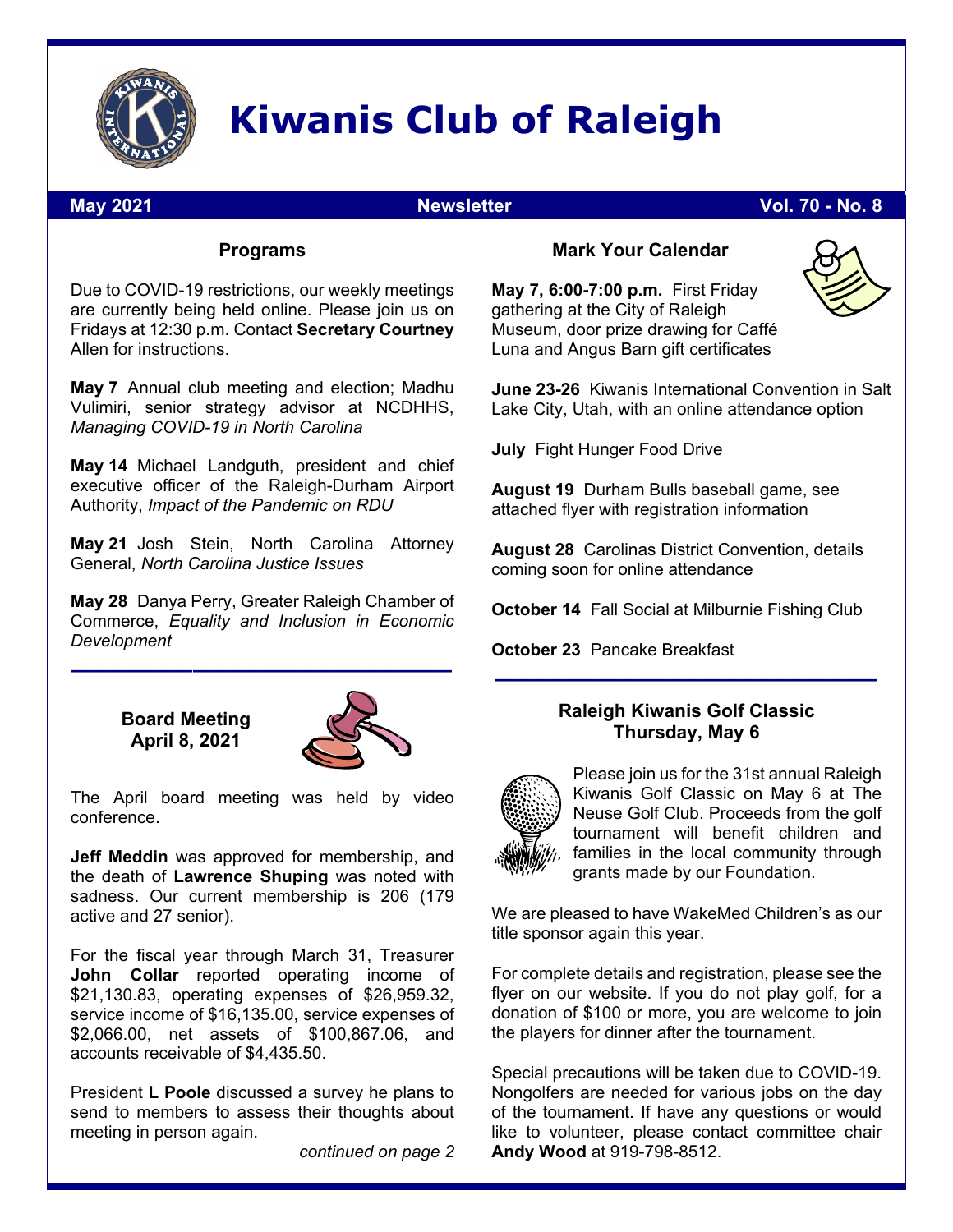#### *CHANGE THE FUTURE*

|                                 | \$167.00 |
|---------------------------------|----------|
| 2020-21 fiscal year  \$1,788.00 |          |
| Campaign total\$28,363.91       |          |

To donate, make your check payable to Raleigh Kiwanis Foundation with *CHANGE THE FUTURE* on the memo line and mail it to PO Box 12, Raleigh NC 27602.

#### **Board Meeting (cont.)**

––––––––––––––––––––––

The board heard reports from the Spring Social, Raleigh Kiwanis Golf Classic, Service Leadership Programs, Nominations, Website, and Centennial Exhibit Committees.

The cancellation of our in-person meetings was extended through May 31.

––––––––––––––––––––––

#### **Member News**

Congratulations toPastPresident **Helen Ballentine** and her husband, Scott, on their recent move to Florida.

Condolences to **Tim Gasper**, his wife, Sandy, and their family on the recent deaths of Sandy's mother, Delores Tiberi, in Columbus, Ohio, on April 9 at age 72, and her brother, Jeff Tiberi, in Columbus on April 6 at age 62.

Condolences to **Phil Kirk** and family on the death of his sister-in-law, Florida Simmons Smith, in New Bern on April 10 at age 79.

Congratulations to **Meredith Little** and Joseph on the birth of their first child, Jeannie, on April 20.

Well wishes to **J. C. Knowles's** wife, Dollie, who is recuperating from a fall.

Condolences to **Charles Meeker** and family on the death of his wife, Anne McLaurin, on April 22 at age 73.

Well wishes to **Hal Miller's** wife, Wilma, who is back home at Springmoor as she continues to recuperate from surgery for a fractured femur.

Condolences to the family and friends of former Kiwanian **Bob Schwentker**, who died on March 27 at age 72. He was a member of our club from 1980 to 2019.

#### **Nominees for Club Officers and Directors**

The following members were selected by the Nominating Committee to lead our club during the 2021- 2022 administrative year (October 1, 2021, to September 30, 2022), along with the continuing board members and immediate past president. The slate was announced at our meeting on April 16. Nominations will close and the election held at our annual meeting on May 7.

| PresidentSandra Birckhead            |                       |
|--------------------------------------|-----------------------|
| President-ElectStacy Askew           |                       |
| SecretaryCourtney Allen              |                       |
| TreasurerJohn Collar                 |                       |
| Directors 2021-2024 Ashleigh Dunston |                       |
|                                      | <b>Hugh Grist</b>     |
|                                      | <b>Buck Lattimore</b> |

Members of the Nominating Committee are Past Presidents **Phil Kirk** (chair), **Frances Bobbie**, **Lee Parker**, **John Collar**, **Helen Ballentine**, **KC Ramsay**, and **Chris White**.

#### **Diaper Drive**

––––––––––––––––––––––



Thanks to everyone who donated to our eighth annual Diaper Drive in March. In partnership with St. Saviour's Center, the project benefits low-income families in Wake County. Total donations this year were \$1,150.00, which will provide 5,750 diapers to 115 children for a month.

Special thanks to committee chair **Travis Leager** for leading the project.

#### **Prospective Member Meeting**

––––––––––––––––––––––

The Membership Committee is hosting a Zoom meeting for prospective members on Wednesday, May 5, from 7:00 to 8:00 p.m. If you have friends or colleagues who may be interested in joining our Kiwanis Club, please send their names and email addresses to Past President **Chris White** at clwpalawfirm@gmail.com. If you have questions, email Chris or call him at 919-601-5120.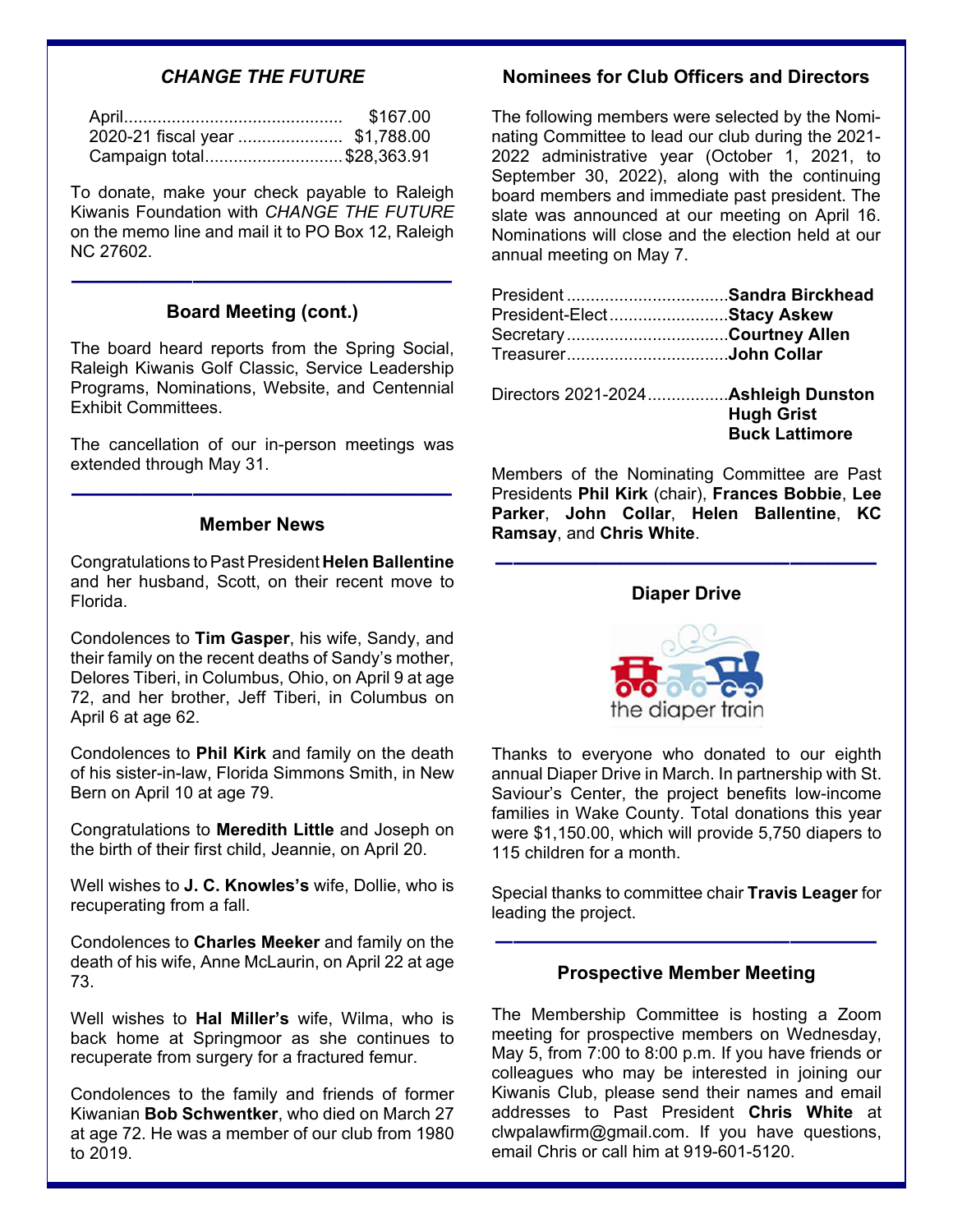

#### **Happy Birthday May**

- 3 Jimmy King
- 4 Jim Blaine
- 15 Frank Manson 16 Bob Brooks
- 4 Charlie Wheless 19 Gilliam Nicholson
- 6 Frances Bobbie 20 Andrew Leager
- 12 Randy Hartley
- 12 Meredith Little
- 13 Eric Atkinson
- 
- 20 Gwen Vass
- 22 Joe Turchetti
	- 27 Bob Gomez

#### **New Member**

––––––––––––––––––––––



We are pleased to welcome **Jeffrey D. "Jeff" Meddin** as a new member.

Jeff is from Savannah, Georgia. He graduated from Armstrong Atlantic State College (now Georgia Southern

University) in 1972 with a degree in management and marketing, and he served four years in the military during the Vietnam War.

Jeff owns Meddin and Associates and has had a long career in occupational health, safety, and environmental consulting, primarily for construction and healthcare companies.

Jeff and his wife, Anita, moved to Raleigh last July to be closer to their family. Anita is a retired nurse, and they have a blended family of seven children and 14 grandchildren.

In his spare time, Jeff enjoys doing handyman work. He was sponsored by his son, **Craig Meddin**.

#### **Pancake Breakfast**

––––––––––––––––––––––

This year's Pancake Breakfast is scheduled for October 23, and the committee is already holding planning sessions. If you are interested in serving on the committee, please contact chair **Leslie Jones** at leslie@heywardwall.com or 919-641- 8788

#### **Be Kind**

––––––––––––––––––––––

There are three ways to ultimate success: The first way is to be kind. The second way is to be kind. The third way is to be kind." — Fred Rogers

**Kiwanis Club of Raleigh**  PO Box 12 Raleigh NC 27602 919-749-9675

#### **Meetings**

Fridays 12:30 to 1:30 p.m. Highland United Methodist Church 1901 Ridge Road Raleigh NC 27607

#### **Newsletter**

Editor ................................... Rocky Strickland

#### **Club Officers and Directors 2020-2021**

| PresidentL Poole                   |                         |
|------------------------------------|-------------------------|
| President-Elect Sandra Birckhead   |                         |
| Secretary Courtney Allen           |                         |
| Treasurer John Collar              |                         |
| Immediate Past President Phil Kirk |                         |
| Directors 2018-2021 Alice Garland  |                         |
|                                    | <b>Rocky Strickland</b> |
|                                    | Kevin Theobald          |
| Directors 2019-2022 Frank Manson   |                         |
|                                    | Robert Ruiz             |
|                                    | <b>Andy Wood</b>        |
| Directors 2020-2023 Randy Hartley  |                         |
|                                    | Leslie Jones            |
|                                    | <b>Stuart Phoenix</b>   |

#### **Foundation Officers and Directors 2021**

| PresidentStacy Askew                |                     |
|-------------------------------------|---------------------|
| Vice PresidentJohn McClain          |                     |
| Secretary June Small                |                     |
| Treasurer  Brian Bennett            |                     |
| Directors 2019-2021 Stacy Askew     |                     |
|                                     | <b>Bill Pappas</b>  |
|                                     | <b>Bill Whitley</b> |
| Directors 2020-2022 John McClain    |                     |
|                                     | <b>Winston Page</b> |
|                                     | Harry Walker III    |
| Directors 2021-2023 Cricket Harrell |                     |
|                                     | George Ramsay       |
|                                     | June Small          |
|                                     |                     |

*www.raleighkiwanis.org*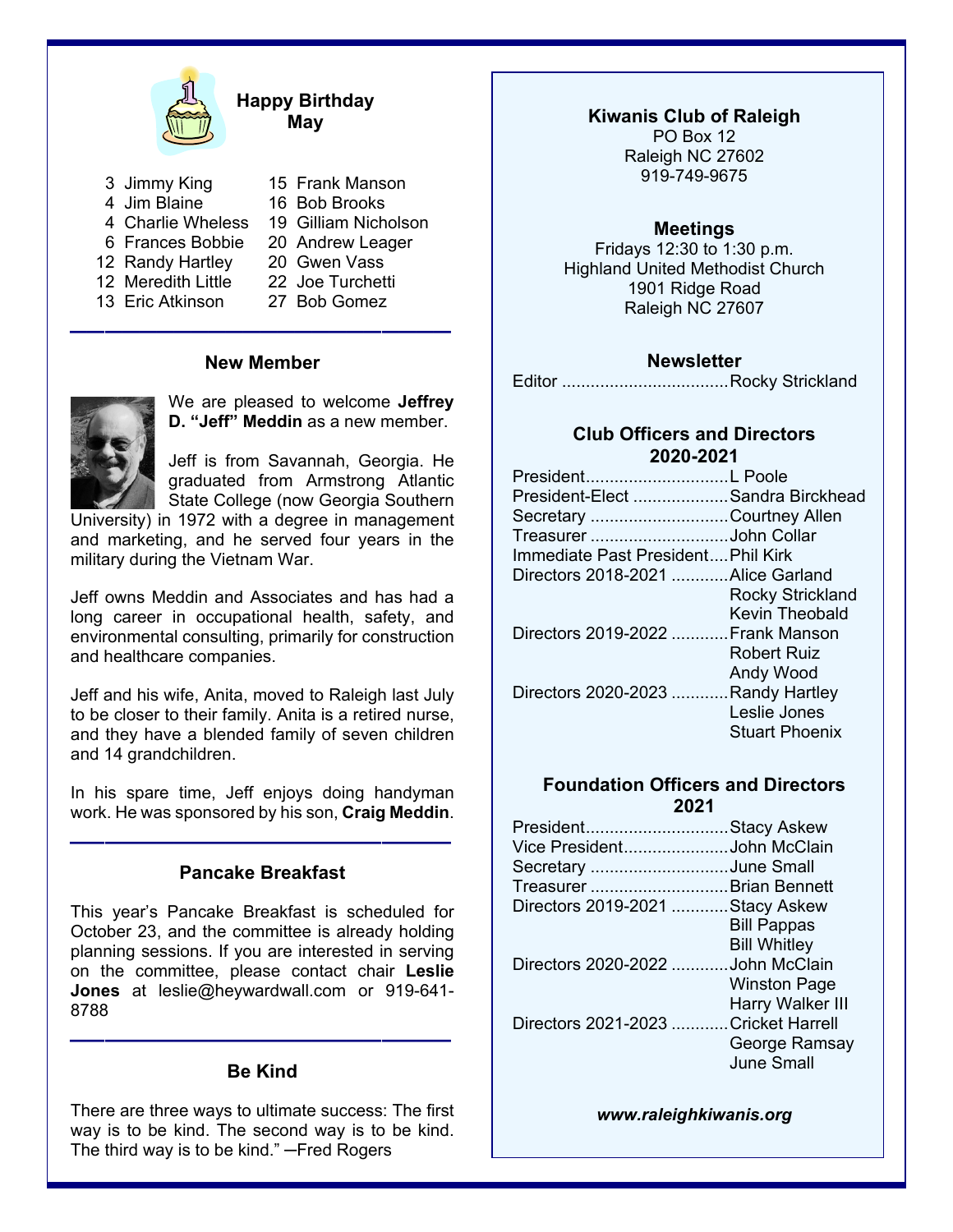

### Fellow Raleigh Kiwanians

It appears that we are (hopefully) slowly returning to some form of normalcy in combating the COVID-19 pandemic. To help in getting Kiwanians together again, the "Durham Bulls Outing" committee has been in discussions with Bulls personnel regarding attending at a t Bulls game.

SOME BASICS: Attendance (tickets) for you, your family and/or guest, is a free event, covered by your Kiwanis membership. Food and drinks on the 'basic' menu are covered with your ticket.

Due to continuing COVID safety protocols, the Bulls have in place several seating/distance requirements. For the party decks, which we have reserved previously, the Bulls will have 3 party decks available along the third base side (usually have 4). Each party deck will be limited to 30 people.

Raleigh Kiwanis has reserved the three third base party decks. (90 people). Physical barriers will not be in place. Tables/chairs will be spaced according to COVID distance requirements. The past three years we have attended, we have seen Kiwanian attendance increase from 50 to 75 people.

### **THE DATE WE HAVE RESERVED IS THURSDAY, AUGUST 19, 2021.**

#### **I WILL NEED YOUR COOPERATION AND HELP REGARDING TICKET REQUESTS**

The bulls will be EMAILING TO YOU DIRECTLY YOUR DIGITAL TICKETS. Therefore, I will need your email address along with the number of tickets you need.

#### **TICKET REQUESTS WILL BEGIN, MAY 1. EMAIL TO ME droessler@mindspring.com**

I will coordinate the ticket requests and mail those to the bulls.

**EARLY REQUESTS ARE IMPORTANT.** If it appears that we are not approaching the 90 ticket limit, we have 90 days to cancel 1 or more of the decks or the club will have to pay for unused tickets.

BUS SERVICE: We will be pursuing our usual bus service if feasible with COVID requirements. More details will be available as we finalize discussions.

Any changes or further information from the Bulls will be made available to you.

Please email me any question you may have. The food/drink menu is attached. Hope to see you at future meetings.



Dave Roesler droessler@mindspring.com